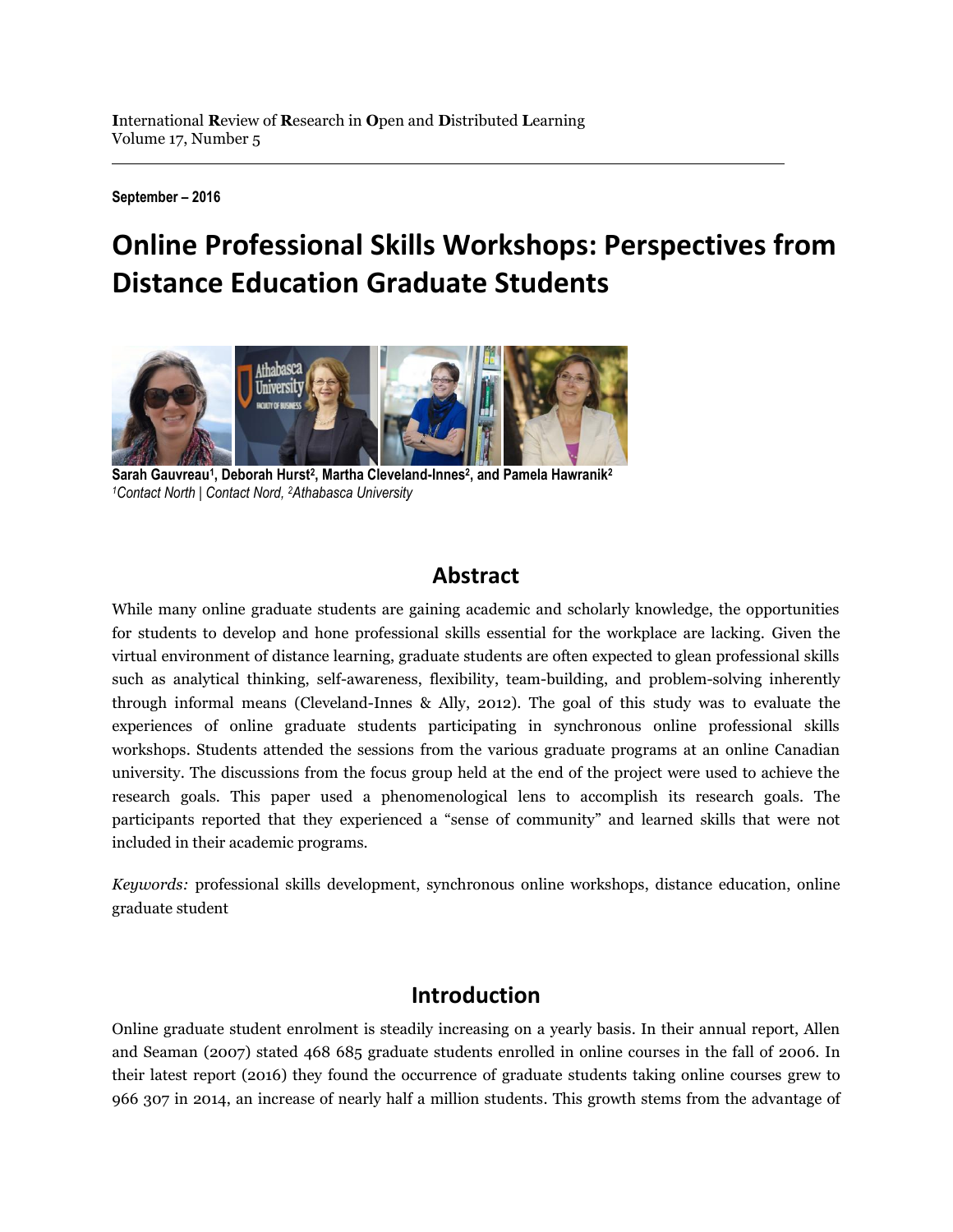course flexibility, where students are able to take courses from any desired location and can progress through the material at their own convenience, in addition to learners being able to manage their studies around work and family life. While many online graduate students are gaining academic and scholarly knowledge, the opportunities for students to develop and hone professional skills essential for the workplace are lacking. Professional skills can vary from leadership skills to proficiencies in communication, teamwork, or interpersonal strategies. The Canadian Association of Graduate Schools (CAGS, 2012) attests that professional skill development includes the attainment of such soft skills that can be transferred to a broader context where students are able to present themselves professionally and can "integrate quickly into complex workplace environments after graduation" (pg. 4). A report produced by a commission of university and business leaders indicate that "employers are seeking, along with requisite content knowledge, such workplace skills as professionalism and work ethic, oral and written communication, collaboration and teamwork, and critical thinking and problem-solving, along with innovative and entrepreneurial thinking and the ability to contribute to multidisciplinary teams" (Council of Graduate Schools and Educational Testing Service, 2012). It is up to each university to provide such professional skills development; however, few universities appear to provide graduate students with professional skills development opportunities in their academic programs (Hurst, Cleveland-Innes, Hawranik, & Gauvreau, 2013). Given the virtual environment of distance learning, graduate students are often expected to glean professional skills such as such as self-awareness, advanced communication skills, flexibility, team-building, and problem-solving through informal means of their course work (Cleveland-Innes & Ally, 2007). However, to provide professional skill building experiences, institutions need to offer formal opportunities, such as workshops, with the objective to prepare "graduates both personally and professionally to support their individual academic to work-life transition" (Canadian Association of Graduate Schools [CAGS], 2008, pg.8).

The purpose of this study was to evaluate the experiences of the graduate students who participated in at least one synchronous online professional skills training workshop made available to graduate students of various disciplines to complement their academic studies and to assist in their preparation for today's workplace environment. This paper used a phenomenological lens to facilitate the analysis. The research questions investigated were: What are the experiences of online graduate students participating in synchronous online professional skill develop workshops? What themes emerge from the online professional skills workshop experiences of online graduate students? What are the contexts of these experiences? What is the overall essence of experience from the workshops of the online graduate students?

## **Background**

Brick and mortar institutions of higher education are realising the importance of providing professional skill development opportunities for its graduate students that complement academic training. With mounting pressure from provincial and federal governments to strengthen and retain "the highly skilled people needed to thrive in a knowledge-based economy" (CAGS, 2008, pg. 2) universities are putting greater emphasis on developing competencies that were traditionally marginalized for highly valued "hard" skills. It has been well established throughout the literature the significance of proving professional development skills concurrently with graduate programming (Andrews & Higson, 2008; De Villiers, 2010; Dvorak, 2007; Rubin & Dierdorff, 2009; Winter, 2002). For example, University of British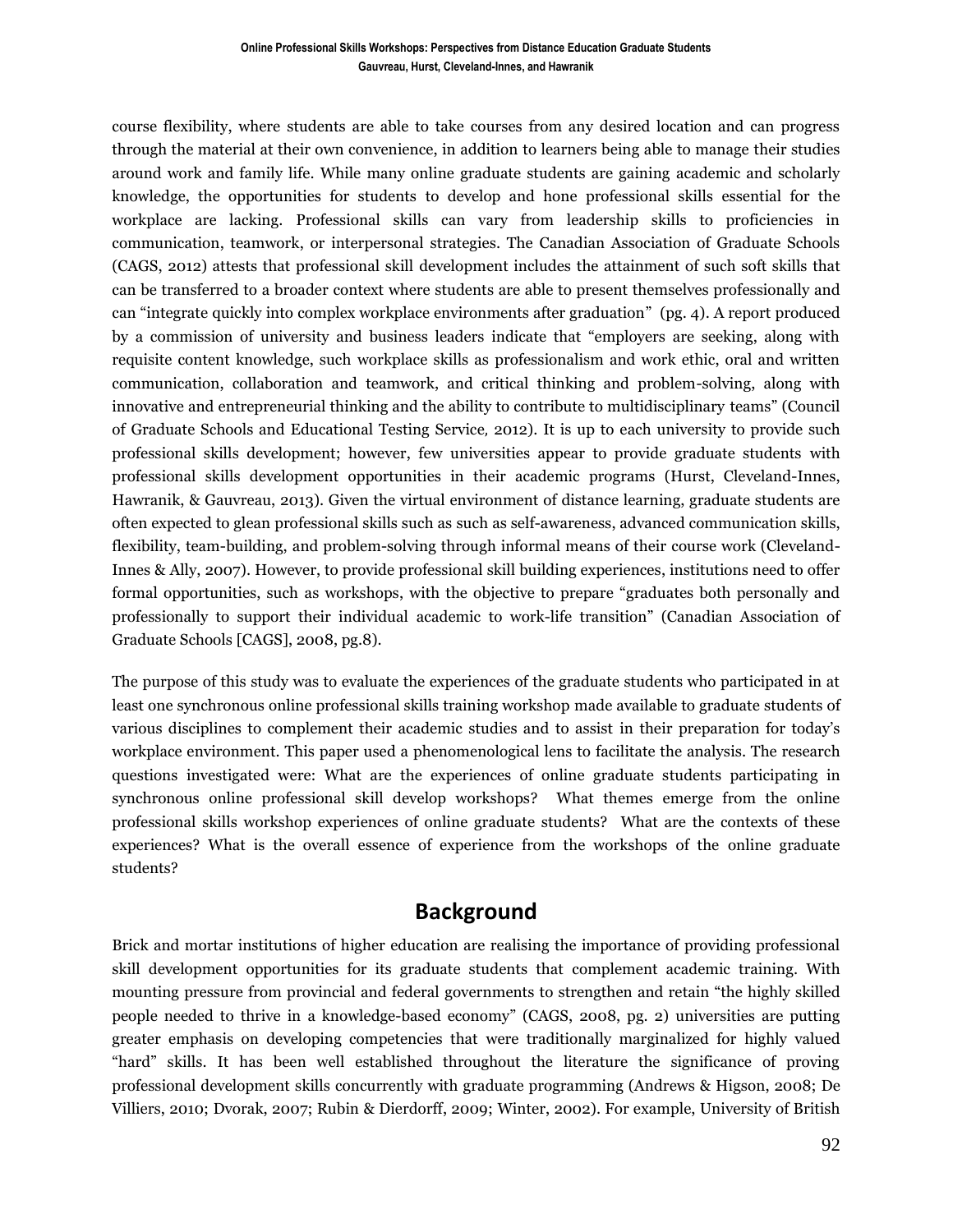Columbia's Sauder School of Business and the University of Western Ontario's Richard Ivey School of Business Master of Business Administration (MBA) programs are prioritizing professional skills such as leadership, interpersonal skills and change management, to meet the demands of the changing world economy and to enhance their student's employability (Lawrence, 2012). Furthermore, Canadian universities such as York University, University of Saskatchewan, and the University of Ontario Institute of Technology are providing extracurricular options for graduate students to obtain professional skills in the form of on-campus workshops. According to their websites these workshops assist students to cultivate their professional skills to assist in the assimilation into the workforce after graduation. They boast that the skills learned through the workshops offered are directly applicable to a wide range of careers both within and outside of academia. For example, York University offers its on-campus graduates a *Writing Success* workshop, *Career Pathways* and *Options* workshop, while the University of Saskatchewan offers workshops on four broad areas: Leadership and Management, Communication and Teamwork, Entrepreneurship and Career Development, and Reflection on Practice (University of Saskatchewan, 2016; York University, 2016).

CAGS has been integral in bringing forth the importance of providing professional skills development for graduate students. In their 2012 report, CAGS reiterates that Canadian universities need to address the training needs of graduate students to strengthen key skills and competencies compulsory in today's workplace. The report emphasises that professional skills training should be a priority, stating:

Professional skills training for graduate students is essential, indeed an ethical imperative, if universities are to ensure that graduate students are fully trained in ways that will ensure the mobilization of their knowledge and skills and the realization of their potential in a variety of workplace settings – whether academic, for-profit or not-for-profit. GSPD programming should be prioritized by universities – through vision statements, strategic plans, public relations materials, and other mechanisms linked to institutional identity (pg. 31).

As indicated, there is ample information on the worth of providing professional skills for graduate students who are studying in a face-to-face context; however, there is a noticeable gap in the literature relating to the needs of graduate students studying online. In 2009, Athabasca University's Faculty of Graduate Studies (FGS) and the Graduate Students Association (GSA) studied the needs of this unique student body. Surveying 699 of its online graduate student population, they endeavoured to learn about preferences for existing and new educational supports, learning community, and professional development opportunities (Hawranik & Chernish, 2009). When students were asked what they believed would improve their graduate student experience, education, and professional development, they pointed to a series of skill building workshops. The top example cited by students dealt with different aspects of academic writing and proper referencing (n=623, 89%). A second area of great importance cited dealt with gaining help with career and personal management issues, such as managing time better (n=479, 68.5%), writing an effective curriculum vitae (n=558, 78%), as well as obtaining help with other things such as aptitude, ability, career skills assessment, interviewing skills, effective presentations, decisions, time management, leadership, and dealing with compteting demands to name a few (Hawranik & Chernish, 2009).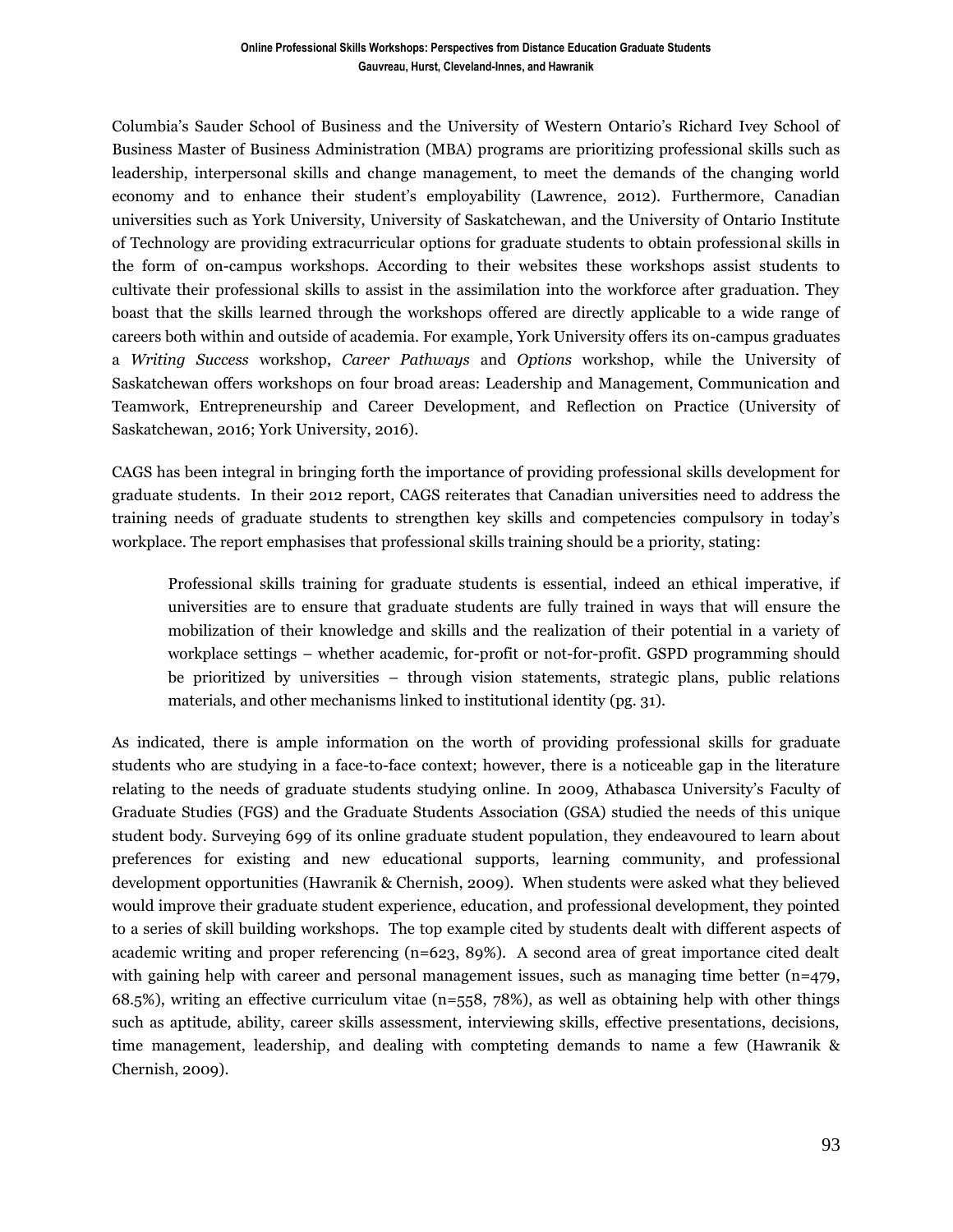Some researchers have argued that such skills as interpersonal, verbal, communication, and leadership skills, cannot be taught through online learning (Razali, Syamimi & Yahya, 2010). However, a study by Cleveland-Innes and Ally (2007), investigated the use of utilizing two e-learning platforms to create effective learning outcomes in the workplace, finding there is "potential for soft skill development and affective gain using online delivery" (para. 1). Furthermore, Hurst and Thomas (2008) illustrate what is achievable in teaching online team training and team skills practice for an online MBA program. They found that using an online platform to deliver teaming and interpersonal skills was "not only effective in developing competency in social interaction, but that online learning may in fact be the superior method" (para. 4).

Our study's objective was to address the professional skill needs of the online graduate students at Athabasca University (AU) and provide them with formal opportunities to obtain and hone these skills that complement their disciplinary expertise and facilitate workplace readiness and workplace efficacy. In order to accomplish this, we designed and developed a series of workshops based on the 2009 FGS survey that indicated the areas of need outlined by AU graduate students. The data from the focus group at the end of the study is reported in this paper.

### **The Workshops**

Using sound instructional design priciples, three sychronous online workshops were designed, developed, and offered as a result of the 2009 FGS suvery that included academic writing, career development, and personal management strategies. Initally, only one session of each of the three topics was offered, with a cap of thirty students; however, demand was so high that a second round of workshops was offered to accommodate the number of students on the waiting list. The workshops were delivered by various AU faculty and graduate students via the webconferecing system Elluminate Live!, and were approximately three hours in length. All of the workshops were offered synchronously and included audio and video components and active participation. The workshops were offered on Saturday mornings to enable greater access for students who were working during the week.

**Putting the academic into academic writing.** This workshop aimed to provide an understanding of the role critical thinking plays in both academic and workplace writing. It offered a set of strategies to use when developing and critiquing an argument, that not only assists academic writing, but those who will write as part of their profession, for example managers. Videos and exercises were used by the facilitator to encourage discussion, analytical thinking, and writing skills, in addition to providing opportunities to work with peers to implement writing strategies.

**Life after graduation: Career planning and preparation.** The goal of this workshop was to assist graduate students with self-exploration and provide them with the tools for goal setting. In addition, this workshop facilitated discussion on effective occupation search techniques, networking and interpersonal skills, and a demonstration on how to create a virtual portfolio for the workplace.

**Personal management strategies: Work/life/study balance.** This workshop was developed using a change management framework applied at the individual level. Discussion on personal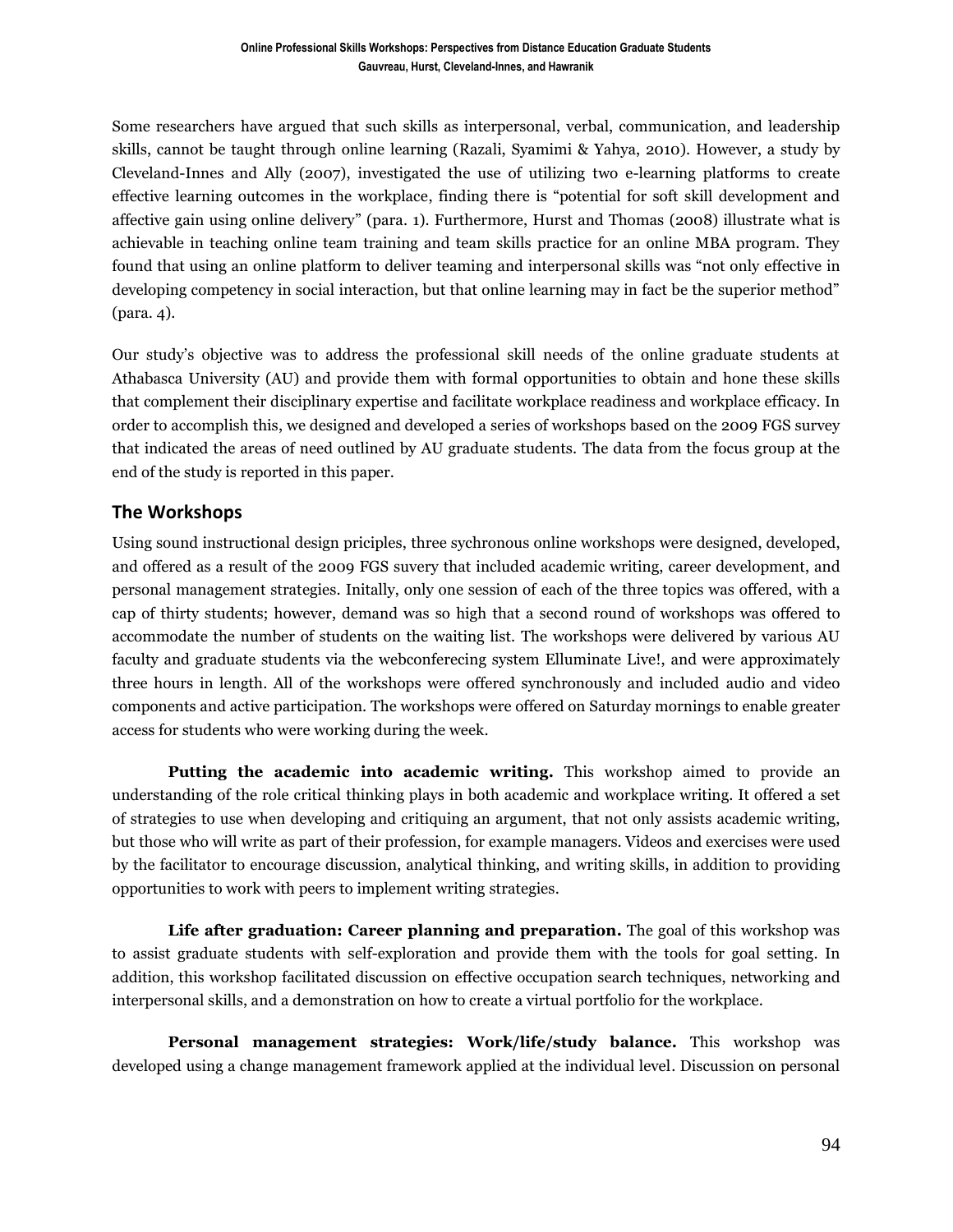experiences during their educational journey, sharing of coping strategies, and techniques to create a better work/study/life balance occurred.

## **Methodology**

The project involved a prospective design with pre and post online surveys taking place with each workshop and a focus group at the end. All AU graduate students in a master's or doctoral program were eligible to participate in the study. Advertisements were posted on the Faculty of Graduate Studies website and the websites of all of the programs. Students had to register for the workshops and agree to attend at least one workshop and complete the pre- and post-survey for that workshop.

Participating students were invited to attend a focus group after completion of the workshops. The results of the survey questions guided the researchers to formulate questions for the focus group that clarified the experiences identified in the data derived from the surveys. The focus group discussion explored student perceptions of the value of the workshops, the effect on their sense of learning community and the degree to which they felt their skills were enhanced. Questions were formulated in order to understand the experience of distance learners and the meaning they made of their experiences (Cain, Marrara, Pitre, & Armour, 2003). Open-ended questions were used in the focus group to elicit rich responses. This technique offered the interviewer the opportunity to probe issues and obtain feedback (Cain et al, 2003). The focus group took place two weeks after the last workshop was offered and the interviews were conducted and recorded via Adobe Connect web conferencing software for the duration of approximately 90 minutes. Appendix A provides a complete list of the interview questions utilized.

The transcendental phenomenology approach was employed as it consisted of identifying a phenomenon to study, "bracketing out one's experiences and collecting data from several persons who have experienced the phenomenon" (Creswell, 2007, pg. 60). In a phenomenological study, individuals must all have experienced the phenomenon being explored; therefore, the participants in this study are online graduate students, from various programs, studying at the same open university, and who participated in at least one online professional skill development workshop.

## **Data Analysis**

The transcendental phenomenological approach was employed consisting of the reduction of the data collected into significant statements or quotes and merging these statements into themes. The following analysis used the procedures of data managing, reading, memoing, describing, classifying, interpreting, and representing as outlined by Creswell (2007, pp. 156-157).

### **Data Managing**

The initial phase of analysis for this phenomenology study consisted of the creation and organization of data into word document files. The recording from the focus group was obtained and transcribed into a word document format in preparation of the next step, reading and memoing. The subsequent step included reading and reviewing the text that was previously organised to acquire an overall feeling of the student's workshop experience. Note making and the formation of initial codes were also executed.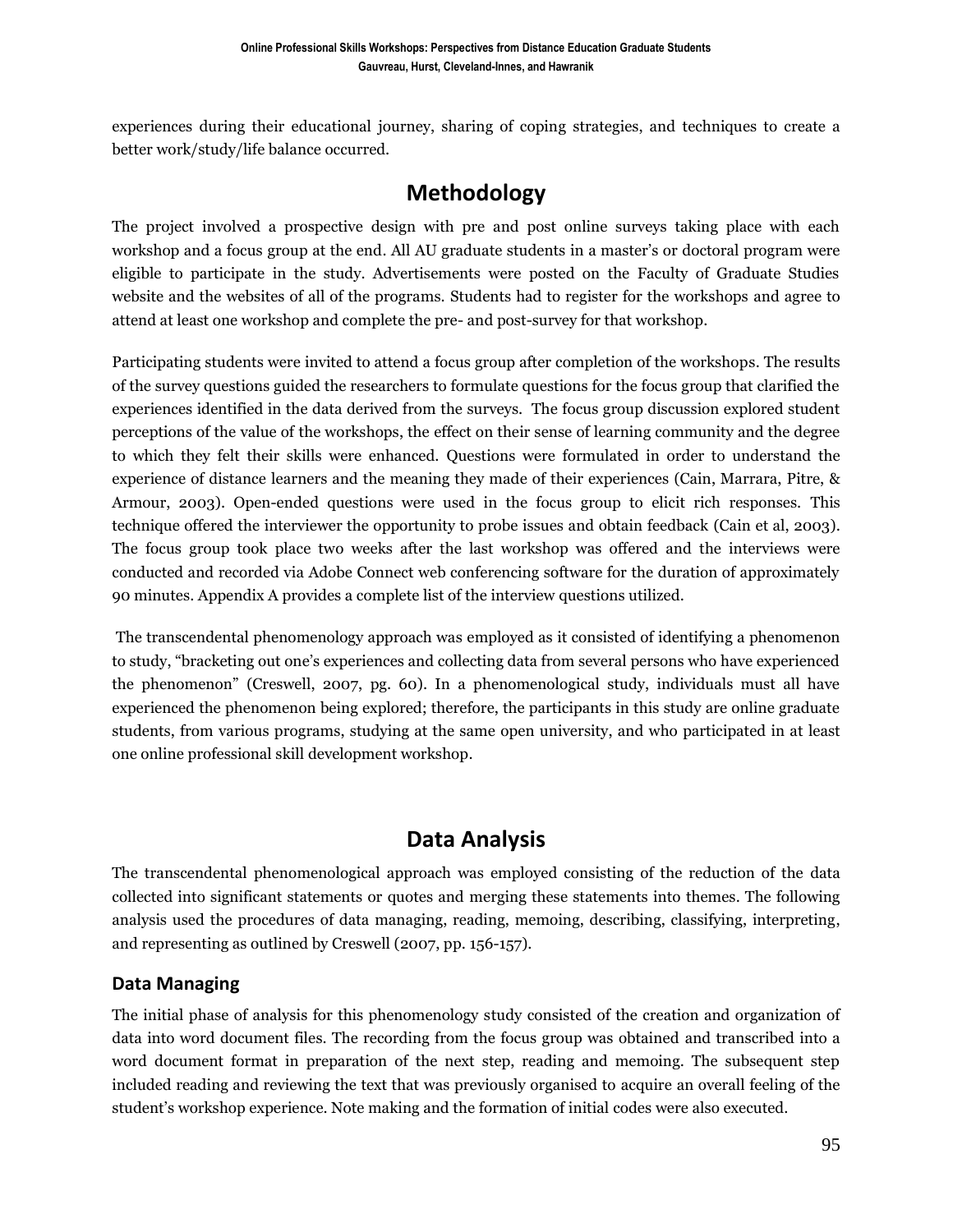#### **Describing**

In part of the phenomenological analysis process, a personal experience description of the phenomenon under study was required to "bracket" any presuppositions and biases, so that the researcher can be conscious of them through all phases of the research and therefore minimise their influence on the findings (Creswell, 2007). With this in mind, the first author noted her own experiences participating as an online graduate student in a professional skill development workshop.

**Personal Experience**. The first author of this paper was an online graduate student pursuing her Master of Education (specializing in Distance Education) degree at the time of the study. She could identify with many of her online colleagues the challenges of studying in a distributed learning environment and the importance of trying to glean as many professional skills to use in the workplace as possible. Prior to the workshops, the author felt that there was a lack of opportunity available to develop and enhance professional skills, skills that would be able to be developed in face-to-face institutions, such as public speaking and even leadership and instructional opportunities that coincide with Teacher Assistant (TA) responsibilities. However, with the introduction of the workshops offered in this study, the author felt a void had been filled in the online academic environment, especially for the unique group of students studying at the graduate level. With that said, it is important to note that this author had a differing role in the workshops than the participating students and thus experienced them with a facilitator lens versus a participant lens, eliminating any bias as a participant.

## **Results**

Significant statements from the focus group are highlighted and reported in Appendix B to provide an understanding of how participants experienced professional skill building during the online workshops. Of the 61 participants of the study, 10 attended the focus group. Below is the breakdown of the demographics:

- two male and eight female
- Average age was 43.4
- 30% or three participants were from the Business Administration program
- 50% or five participants were from the Education program
- 10% or one participant was from the Health Sciences program
- 10% or one participant was from the Physiology program

### **Interpreting**

This phase of the phenomenological analysis involved grouping the significant statements into meaningful units and providing a textual description of what was experienced, a structural description of how it was experienced, and finally, an explanation of the essence of the experience that represented the culminating aspects of this study (Creswell, 2007).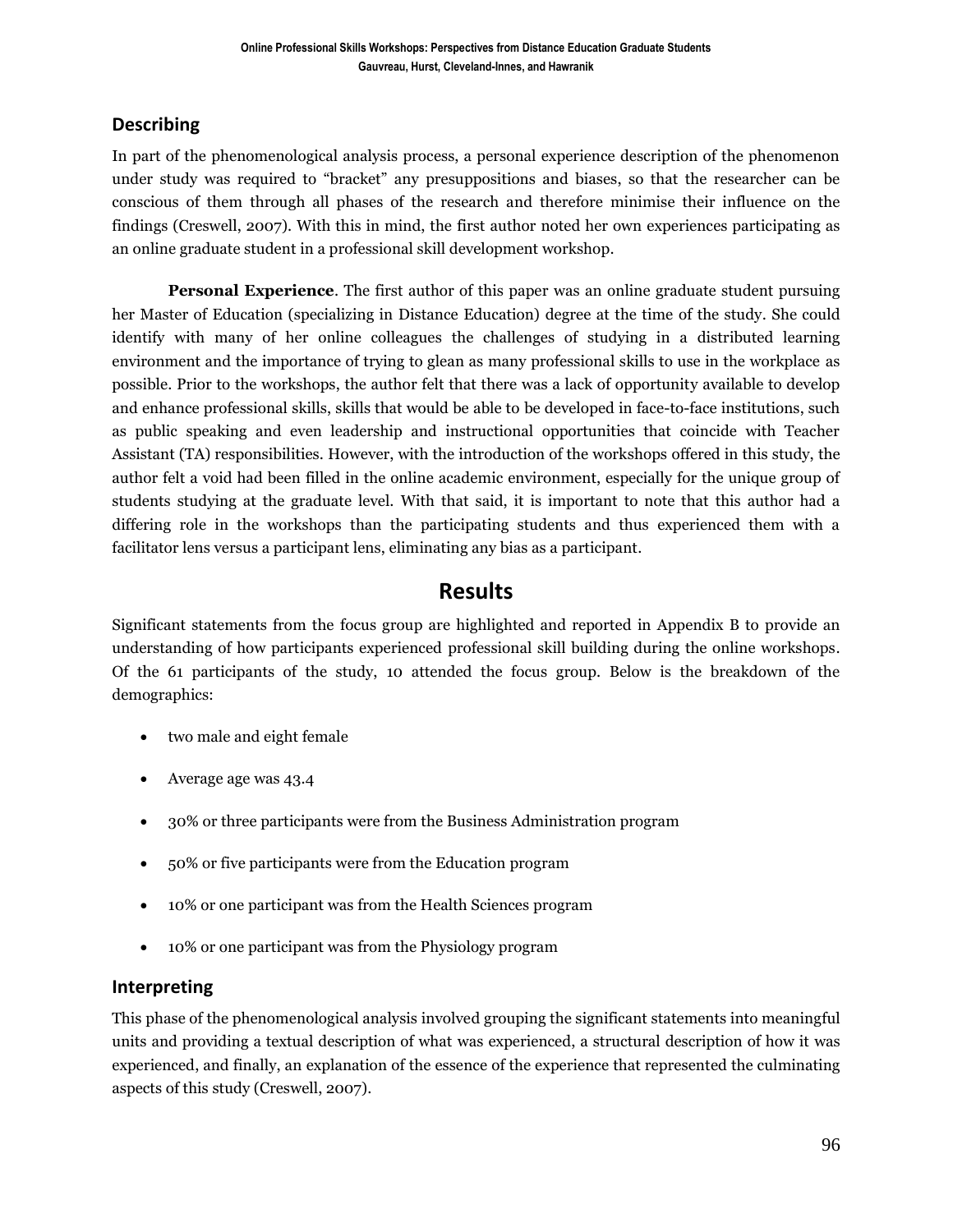**Textual description.** Two major themes emerged. The first was a sense of community created by means of the real time student interaction amongst the online grad students, not only within the same program, but throughout various disciplines. The second theme focused on the student's learning experience in attaining soft and professional skills.

*Sense of Community through Synchronous Interaction.* With numerous analogous comments expressed by the participants, it was evident that many who attended the virtual workshops experienced a shared sense of community. Participant A noted this by stating: "For me being a part of these workshops made me realize that I am part of a bigger part of the community of people with all kinds of skills and abilities and help that I can access." It was articulated that the use of synchronous communication allowed the participants to connect and share with others. Participant B explained this by stating: "I would say from the first time we were together there was a real connect for me, um, with other people, it was a really positive." This comment reiterated the profound desire of online students to bond with others to achieve a community of learning. The lack of "live" social interaction in online graduate courses heightened the communal element of the workshops, where students were able to converse and interact in real time with other students. Not only was camaraderie felt among students, some also expressed that they learned from others and were able to benefit by sharing practical knowledge and experiences. For example, Participant C wrote: "I also really benefitted from talking to others who have work experience in the field and who were able to give some advice in the small group portion of the career workshop." Participant B said: *"*I feel like I've had the opportunity to work with and learn alongside some very interesting and accomplished students." It was evident that students are looking to form relationships with others and share and compare experiences in their studies. This was further demonstrated by the comment from Participant A: "I think what helped me in the workshop were the ability to link with other people who were having similar types of experiences along the way...." These comments exemplified that through the attendance of the online workshops, participants who were learning at a distance autonomously, experienced a sense of belonging in a community of learners.

*Attaining soft and professional skill sets.* The second theme that emerged from the participant's comments focused on their learning experience in attaining soft and professional skills via the online workshops. A number of the participants found the workshops helpful and gleaned new information and skills that were not otherwise instructed in their program courses. For example, Participant D writes: "The information learned in APA will continue to 'haunt' me as I write each assignment and paper" and "I feel the writing workshop has provided me with additional skills to write more academically." Not only did some of the participants find the information presented in the workshops helpful, many put into practice what they learned and saw direct results. Participant E stated: "Clarity for me on writing for the program was helpful, my post course marks are up and my time to write the papers is down." Participant A commented: "[The workshops] helped me to reorient my writing" and Participant E exclaimed "I am using the referencing section from the academic writing workshop." Not only did the participants garner professional skills from the workshops, they openly acknowledged the importance of developing these competencies outside of the academic realm.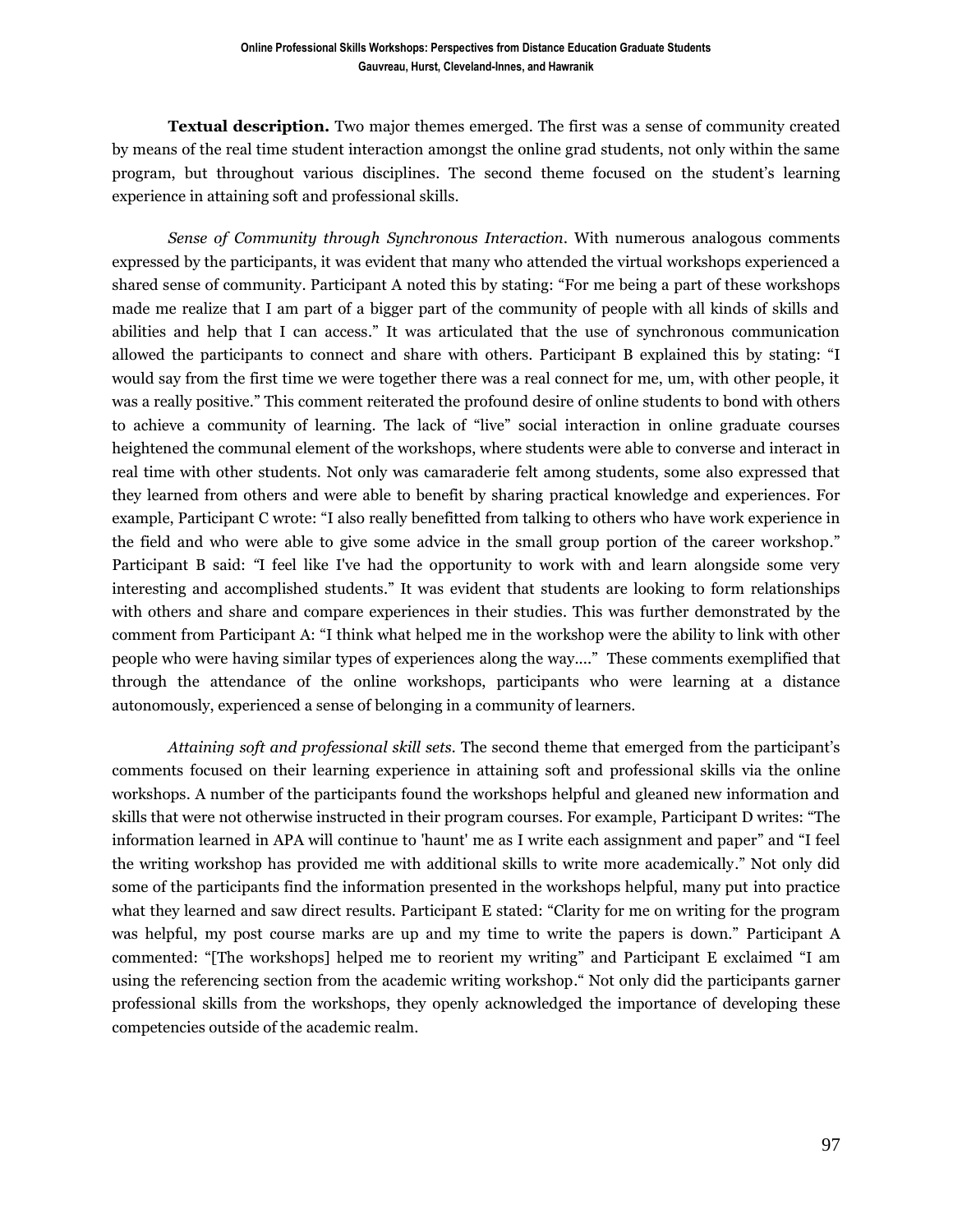I learnt something beyond my course work, beyond my courses in the MBA program, beyond hard skills…things like how to think about my personal growth, how to think about the future, things like that. I think it opened my mind to some extent (Participant F).

The online workshops provided students opportunities to learn about themselves and explore practices that they may not have considered before.

I took that workshop because I really struggle with balancing school with life so I really would never in a million years have given myself the time to explore meditation. How great I felt after made it clear that it is worthwhile and I have made time for it (Participant C).

Many of the participants found the workshops to be a great learning experience and benefitted from the practical skills discussed to compliment and assist them in their studies.

**Structural Description.** The structural description also referred to as imaginative variation, is utilized to illustrate the "context or setting that influenced how the participants experienced the phenomenon" (Creswell, 2007, p. 61). As presented in the textual description above, it is deemed that the participants in the online workshops experienced a sense of community or camaraderie while in attendance, in addition to obtaining new professional skill sets as a result of the information presented at the workshops. It is believed that these experiences came into existence as a result of the online learning environment that the participants are engaged in while pursuing their studies. When reviewing the various scholastic programs in which the participants are enrolled in, namely, business administration, education, health sciences, and physiology, the primary method of content delivery is via asynchronous methods. In this mode of delivery, students receive a course package of print and other media such as textbooks, CD-ROMs, study guides, etc., in addition to computer-mediated communications, such as a learning management system (LMS) and e-mail. This mode of individualized study most often lacks real time or synchronous interactions with peers and instructors. Further to this, given that the programs are at the graduate level, the majority of the students will at some point in their studies, be engaged in thesis or dissertation writing. This aspect of the graduate study process can be a very reclusive and solitary endeavour, often without peer communication and intermittent interaction with advisors. Therefore, when the students were able to participate in the workshops in a live setting and given the opportunity to collaborate and interact with each other, many for the first time in their studies, they experienced this sense of inclusion and togetherness, the underlying theme of their workshop experience.

### **Discussion**

The students who participated in this study experienced what those attending "brick and mortar" institutions get to experience daily, resulting in a more inclusive or complete graduate school experience. Key aspects that attributed to this complete experience included: informal access to other graduate students, contributions to their learning community, ongoing learning culture, opportunities for observation, and serendipitous conversation. The essence of the phenomenon was echoed in the comments made by the participants, stating; "I don't bump into other grad students 'in the halls' I think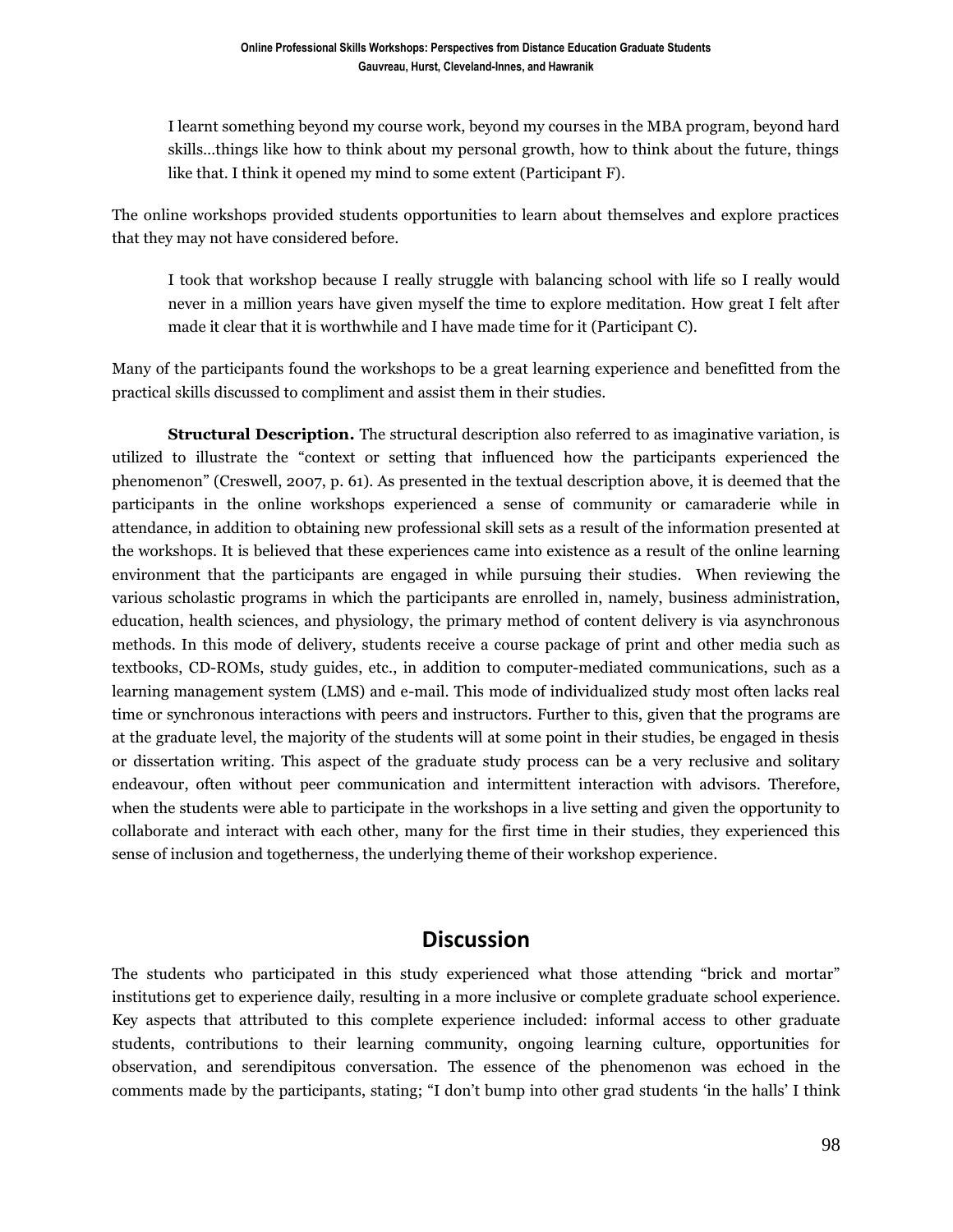interactions such as these workshops help me feel part of a grad school culture" (Participant G) and "It was as if I was in a 'real' classroom which was a nice change from typing in the forums – bouncing ideas off each other, asking questions, and getting feedback right away" (Participant H). Irani, Wilson, Slough, and Rieger (2014) investigated graduate student experiences, both on and off campus, and found similar results. They concluded that technology-based distance graduate programs are not offering students the same quality of enrichment as their on-campus graduate counterparts. Their data indicated that the offcampus or distance students experienced increased social isolation from the lack of rich formal and informal interactions between faculty and peers.

For online graduate students involved in this phenomenological study, great value was placed on acquiring the professional skills that complement the hard skills conventionally learned within a disciplinary program and on the community development that emerges when students who are studying asynchronously are provided opportunities for live interaction amid fellow students. These findings highlight the fact that the online workshops filled the gap that the academic programs lacked, namely synchronous interaction and opportunities for professional development skill building. These shortcomings can be addressed with enhanced institutional online student services specifically tailored for online graduate students that not only include skill building in the form of workshops or tutorials, but must also encompass real time interaction in the form of group work or breakout sessions. There is a growing interest in online student support services – the services beyond the course – by a great many post-secondary institutions and interest in improving the quality and utilization of these services. According to the Contact North | Contact Nord's teachonline.ca (2016) website:

In order to have the best opportunity for success in their studies, online learners need access to more than course content and effective teaching. They need access to a wide range of support services that help them to engage with their institution and instructors, succeed in their studies, connect with each other, and make a successful transition to the workplace (para. 2).

Indeed, more tertiary institutions are realizing the importance of providing "the services beyond the course" for graduate students. The Council of Ontario Universities (2014) reports that seven of the large research universities in Ontario have formed the Ontario Consortium for Graduate Professional Skills and has developed and launched a professional development website for graduate students. The website www.mygradskills.ca provides access to 18 asynchronous units on topics such as resume writing, job searching, teaching and learning, and professional and academic communications. This is a great stride towards achieving the Canadian Association for Graduate Schools call for institutions to prioritize the delivery of formal learning opportunities via professional development workshops to their graduate students to facilitate workplace readiness. CAGS (2012) recommends that professional skill training opportunities for graduate students include transferable skills found in academics, such as research and teaching, in addition to other personal/interpersonal and career-related soft skills; leadership for graduate student professional studies should be undertaken by a School or Faculty of Graduate Studies department; provide access to graduate students via a single link in the Faculty of Graduate Studies homepage; include international and postdoctoral fellows to participate in the professional skills opportunities; provide recognition for participation in professional skill development activities; and ensure ongoing assessment of the activities and faculty buy-in. To accommodate the specific needs of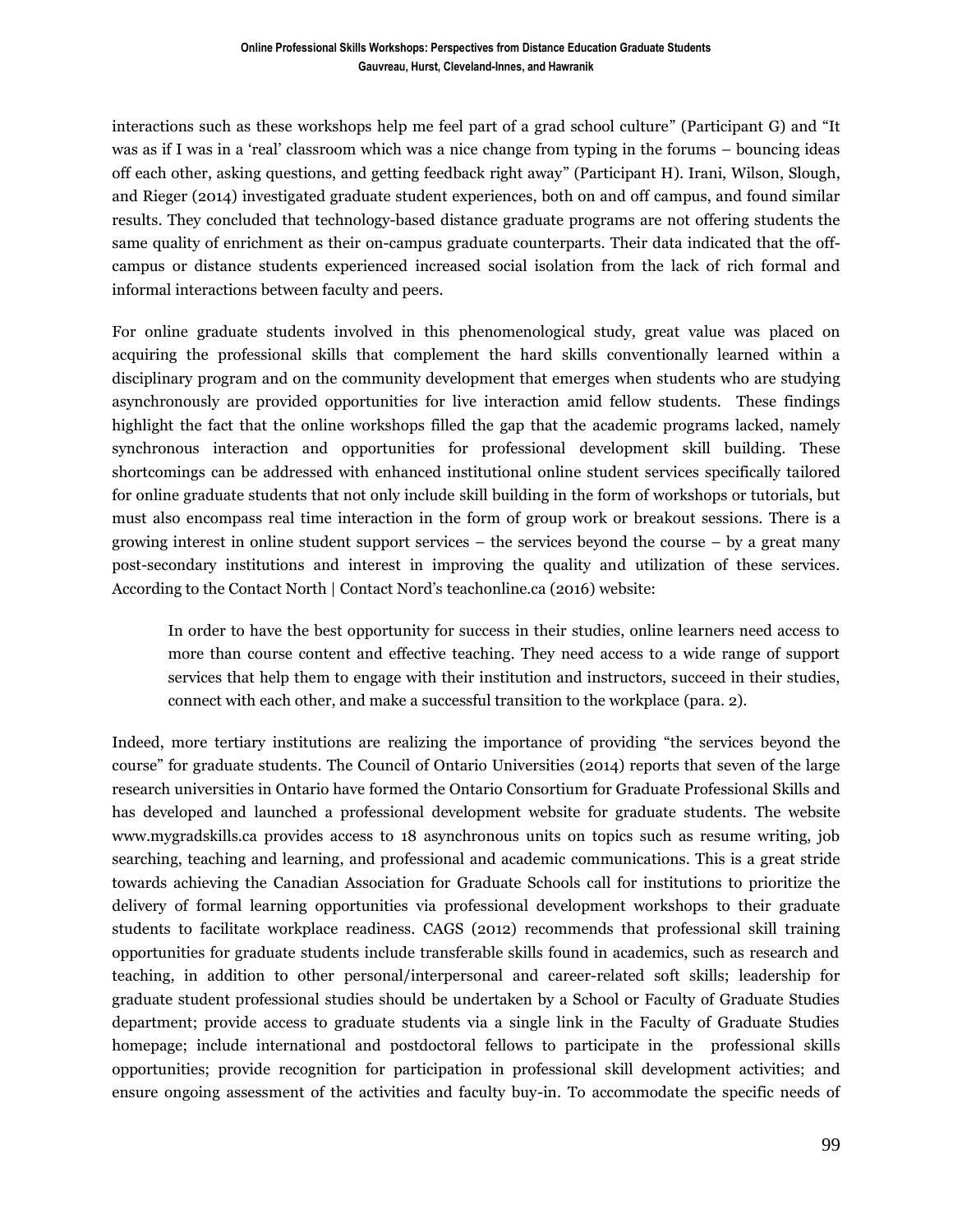online graduate learners, this list should also include opportunities for interactive, synchronous elements to foster community building and inclusiveness.

Sun (2014), states the following challenges face online graduate students: a) inability to follow the schedule and study regularly; b) difficulties in getting hold of classmates and finding a suitable time for group work; c) pairing/teaming up and working collaboratively; d) ensuring constant engagement with the class; e) keeping self-motivated and being a self-directed learner; and f) socializing. Future research should continue to explore the different experiences of graduate education and the unique challenges that exist for those studying virtually at this level of study. There needs to be further exploration into the appropriate mix of informal and formal academic scholarship, in addition to professional online learning opportunities to remedy any challenges and needs facing graduate students who study and learn online.

## **Conclusion**

This study endeavoured to ascertain the overarching essence of the experiences of online graduate students who participated in online professional skill development workshops. As a result, it was discovered that the online graduates are seeking a full graduate experience that is readily available to their on-campus counterparts. The face-to-face (F2F) classroom environment provides the setting to build rapport with instructors and fellow students and where students have the luxury of interaction with peers or professors in the classroom and receiving immediate feedback. Online graduates forgo these personal experiences for the convenience of distance learning, however, the online workshops provided the participants a glimpse of what a graduate culture would be like by providing them with an opportunity for informal socialization, skill building, student and academic interaction, and community building. Overall, it was established that online graduate students are seeking colloquial learning communities, in addition to professional skill development as a formal opportunity to enhance their graduate education. The synchronous online environment where the skills development workshops were provided seemed quite effective in providing the supportive kind of environment that could contribute to graduate student development. Preparing graduate students for professional practice after graduation is of pedagogical value and "the lesson to be learned from this kind of research is that group work and socialization cannot be left to chance in online distance learning environments (and) activities have to be designed and carefully orchestrated for them to be effective" (Naidu, 2014, p. 3). Therefore, it is important to note the key role that the workshop facilitators played in engaging the participants during the workshops. Providing opportunities for participant involvement, not only with the content but also with each other, provided the opportunity for active learning and to develop a sense of community among the online graduate students, a facet not prevalent in most online graduate school experiences. Many more opportunities for graduate students to co-mingle in informal settings are needed to combat feelings of social isolation. The online skills building workshops provided in a supportive manner shows one successful venture down this path; however, it is evident that more effort is needed in providing online graduate students a more inclusive and complete graduate school experience.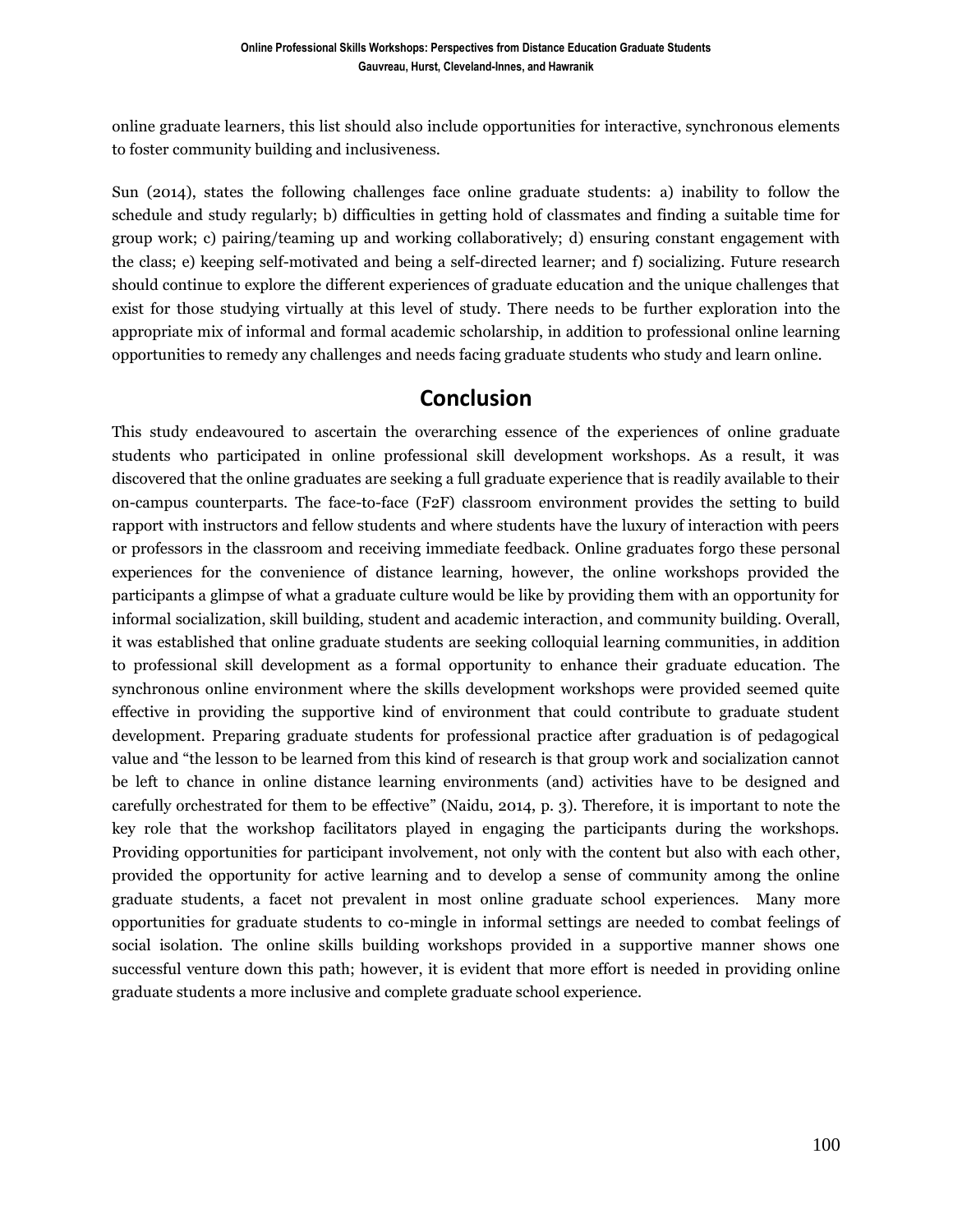#### References

- Allen, I. E., & Seaman, J. (2007). *Online nation. Five years of growth in online learning.* Needham, Mass.: Sloan Consortium.
- Allen, I. E., Seaman, J., Poulin, R., & Straut, T. T. (2016). *Online report card: Tracking online education in the United States.* Retrieved from <http://onlinelearningsurvey.com/reports/onlinereportcard.pdf>
- Andrews, J., & Higson, H. (2008). Graduate employability 'soft skills' versus 'hard' business knowledge: A European study. *Higher Education in Europe*, *33*(4), 411-422.
- Canadian Association of Graduate Schools. (2008). *Professional Skills Development for Graduate Students.* Toronto: CAGS.
- Canadian Association of Graduate Schools. (2012). *Graduate Student Professional Development: Survey Recommendations.* Retrieved from <http://www.cags.ca/publications.php>
- Cain, D., Marrara, C., Pitre, P., & Armour, S. (2003). Support services that matter: An exploration ofthe experience and needs of graduate students in a distance learning environment. *Journal of Distance Education, 18*(1), 42-56.
- Cleveland-Innes, M., & Ally, M. (2007). Learning to feel: Education, affective outcomes and the use of online teaching and learning. *The European Journal of Open, Distance and E-Learning, 10*(2)*.*  Retrieved from: http://www.eurodl.org/?article=285
- Council of Graduate Schools and Educational Testing Service. (2012). Pathways through graduate school and into careers. Report from the Commission on Pathways Through Graduate School and Into Careers. Princeton, NJ: Educational Testing Service. Retrieved from [http://www.pathwaysreport.org/rsc/pdf/19089\\_PathwaysRept\\_Links.pdf](http://www.pathwaysreport.org/rsc/pdf/19089_PathwaysRept_Links.pdf)
- Contact North | Contact Nord. (2016). How to build effective online learner support services. Retrieved from [http://teachonline.ca/sites/default/files/toolstrends/downloads/build\\_effective\\_learner\\_suppor](http://teachonline.ca/sites/default/files/toolstrends/downloads/build_effective_learner_support.pdf) [t.pdf](http://teachonline.ca/sites/default/files/toolstrends/downloads/build_effective_learner_support.pdf)
- Council of Ontario Universities. (2014, September 08). New online professional development training – mygradskills.ca – tailor-made for busy graduate students. Retrieved from [http://www.cou.on.ca/news/media-releases/cou/new-online-professional-development](http://www.cou.on.ca/news/media-releases/cou/new-online-professional-development-training-–-myg)[training-](http://www.cou.on.ca/news/media-releases/cou/new-online-professional-development-training-–-myg)–-myg

Creswell, J. W. (2007). *Qualitative inquiry and research design: Choosing among five*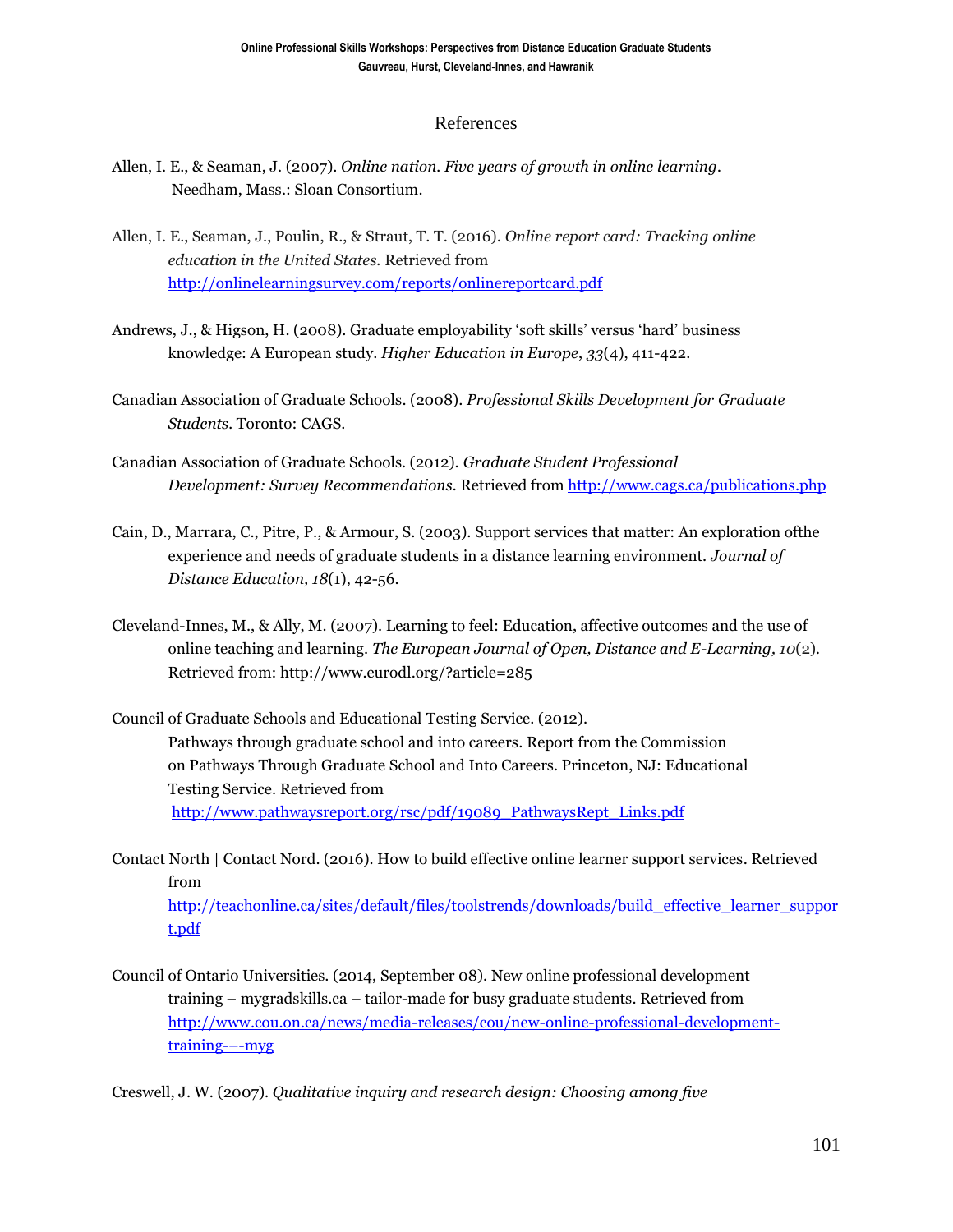*approaches.* (2nd Ed.). Thousand Oaks, CA: Sage Publishing.

- De Villiers, R. (2010). The incorporation of soft skills into accounting curricula: Preparing accounting graduates for their unpredictable futures. *Meditari Accountancy Research*, *18*(2), 1-22.
- Dvorak, P. (2007). MBA programs hone "soft skills." *The Wall Street Journal, p. B3*.
- Hawranik, P., & Chernish, R. (2009). Graduate Student Educational and Professional Development Final Report. Faculty of Graduate Studies: Athabasca University.
- Hurst, D., Cleveland-Innes, M, Hawranik, P., & Gauvreau, S. (2013). Online graduate student identity and professional skills development, *Canadian Journal of Higher Education*, *43*(3), 36-55. Retrieved from<http://ojs.library.ubc.ca/index.php/cjhe/article/view/184674/184310>
- Hurst, D., & Thomas, J. (2008). Developing team skills and accomplishing team projects online. In T. Anderson (Ed.), *Theory and practice of online learning,* (441-472). Athabasca, Alberta: Athabasca University Press.
- Irani, T. A., Wilson, S. B., Slough, D. L., & Rieger, M. (2014). Graduate student experiences on-and offcampus: Social connectedness and perceived isolation. *International Journal of E-Learning & Distance Education*, *28*(1).
- Lawrence, D. (2012, November 5). In hard times, soft skills taught more in B-school. *The Globe and Mail.* Retrieved from [http://www.theglobeandmail.com/report-on-business/careers/business](http://www.theglobeandmail.com/report-on-business/careers/business-education/in-hard-times-soft-skills-taught-more-in-b-school/article4929262/)[education/in-hard-times-soft-skills-taught-more-in-b-school/article4929262/](http://www.theglobeandmail.com/report-on-business/careers/business-education/in-hard-times-soft-skills-taught-more-in-b-school/article4929262/)
- Naidu, S. (2014). In search of "what works" in online and distance education. *Distance Education, 35*(1), 1-3.
- Razali, M., Syamimi, N., & Yahya, N. (2010). Blended learning: Overcome the weaknesses of learning and traditional approach. edupress 2010. Retrieved from <http://eprints.utm.my/14929/>
- Rubin, R. S., & Dierdorff, E. C. (2009). How relevant is the MBA? Assessing the alignment of required curricula and required managerial competencies. *Academy of Management Learning & Education*, *8*(2), 208-224.
- Sun, S. (2014) Learner perspectives on fully online language learning, *Distance Education, 35*(1), 18-42.
- University of Saskatchewan. (2016). Professional skills for graduate students workshops. Retrieved from <https://www.usask.ca/ulc/workshops/psgrad>
- Winter, R. (2002). An executive MBA program in business engineering: A curriculum focusing on change. *Journal of Information Technology Education*, *1*(4), 279-288.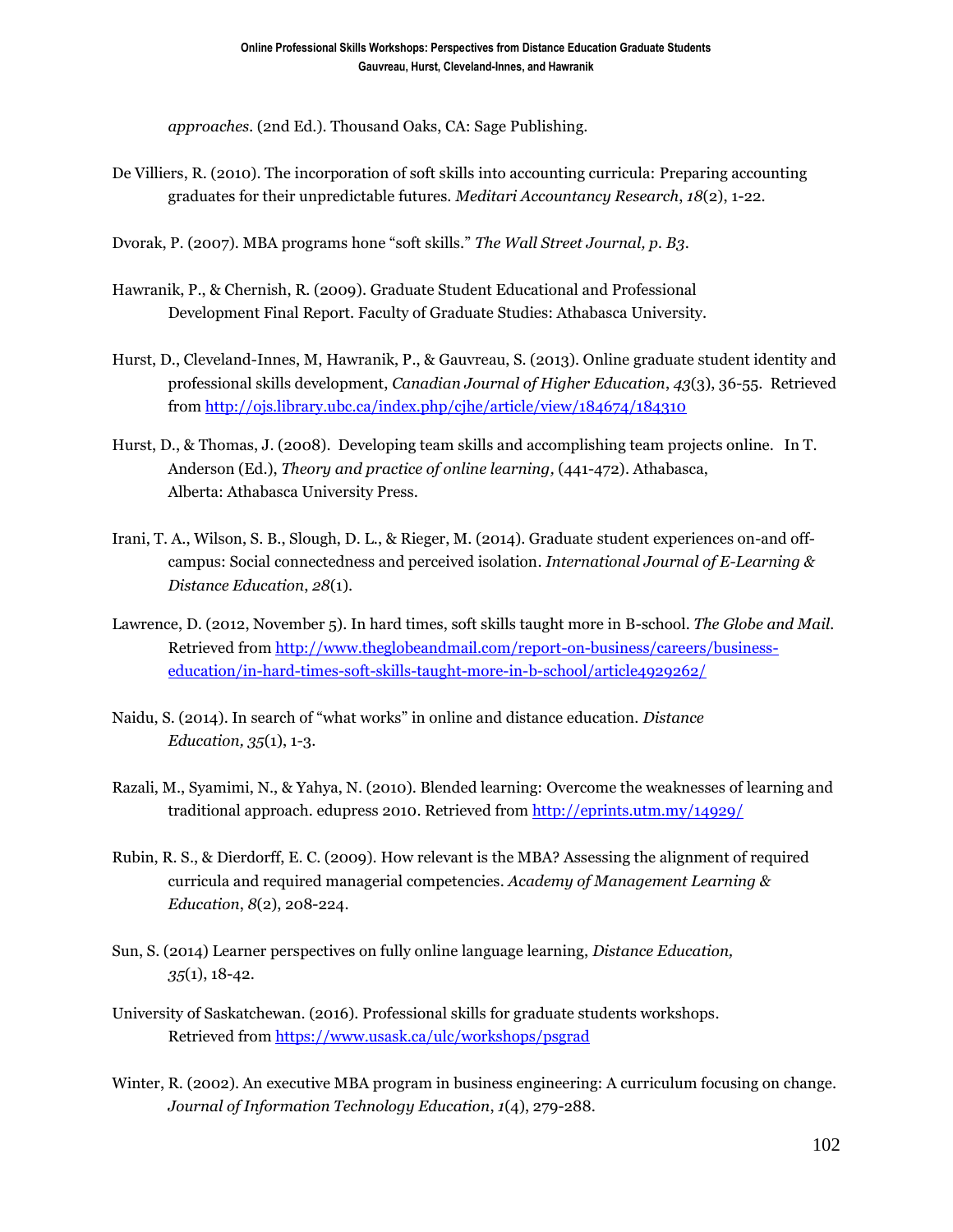York University. (2016). Graduate profession skills. Retrieved from

[http://gradstudies.yorku.ca/current-students/enhancing-your-experience/graduate](http://gradstudies.yorku.ca/current-students/enhancing-your-experience/graduate-)[professional-skills/](http://gradstudies.yorku.ca/current-students/enhancing-your-experience/graduate-)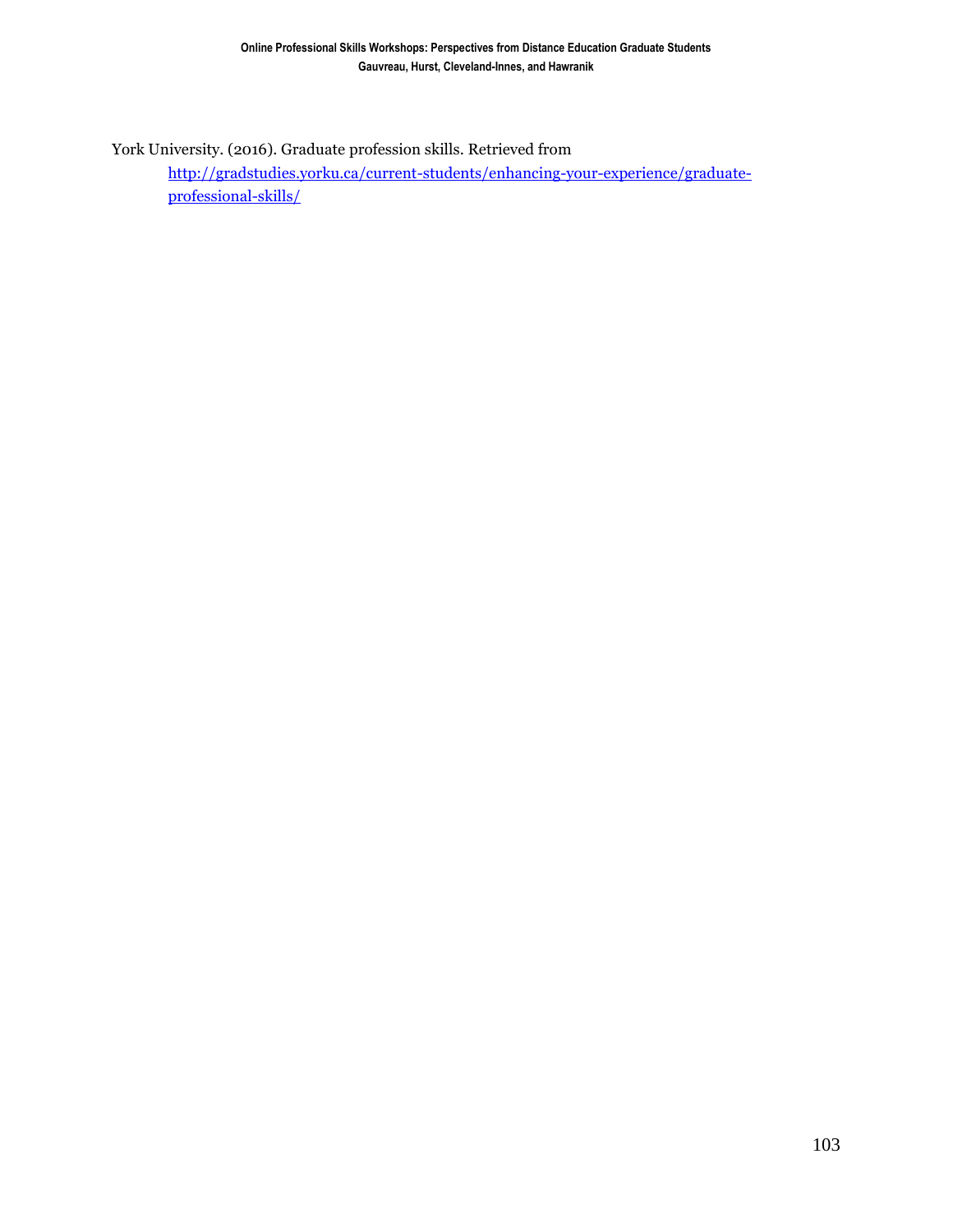## Appendix A

#### **Focus Group Questions**

Specifics: Motivation for participating in online skill building workshops?

- 1. What was your motivation for taking part in this research project? Why do you think more women than men participated?
- 2. As an online graduate student are you different from others studying in a traditional format? Do you feel that you have different responsibilities or challenges to deal with beyond what students studying in traditional face-to-face environments have?
- 3. What did you find to be the strengths and limitations of attending professional skills workshops? How did the workshops impact you as a participant? What did you get out of them? What more were you hoping for?

#### Change Journey?

- 4. Did the workshops have any influence on you? Did they contribute to your change journey as an individual? If so what ways? Have the workshops had any impact on how you understand your role as a graduate student, scholar? How can online workshops impact graduate students with respect to their current and future positions of employment, progress in academic programs, managing their work/study/personal lives?
- 5. Did you feel the professional skills targeted during the workshops were developed? If so, can such skill building impact your current coursework, relationships, perception of graduate student experience? As a result of attending the workshop, are you any better prepared to work in an academic environment? Interact with your peers as a result of the workshops? If not, what would have been a better way to develop skills?

#### Full Graduate Student Experience?

- 6. One of our research objectives was to learn about the impact that skill building workshops may have in contributing to a full graduate student experience. What do you consider to be a 'full' graduate experience? Have you had one at AU? Describe?
- 7. Which topics were of greatest interest to you? How could we have better met your needs/interests? What other topics would you recommend for workshops to assist graduate students in their scholarly development? Receive a 'full' graduate experience?
- 8. Will you keep in touch with other workshop participants? Was there any learning shared during the workshops that went beyond the workshop content? If so, can you describe the content as well as the conversation that took place where it was shared?

#### Community Building?

9. Did attending the workshop make you feel that you were building a community? Did you at any time begin to feel a sense of community building with other graduate students during any of the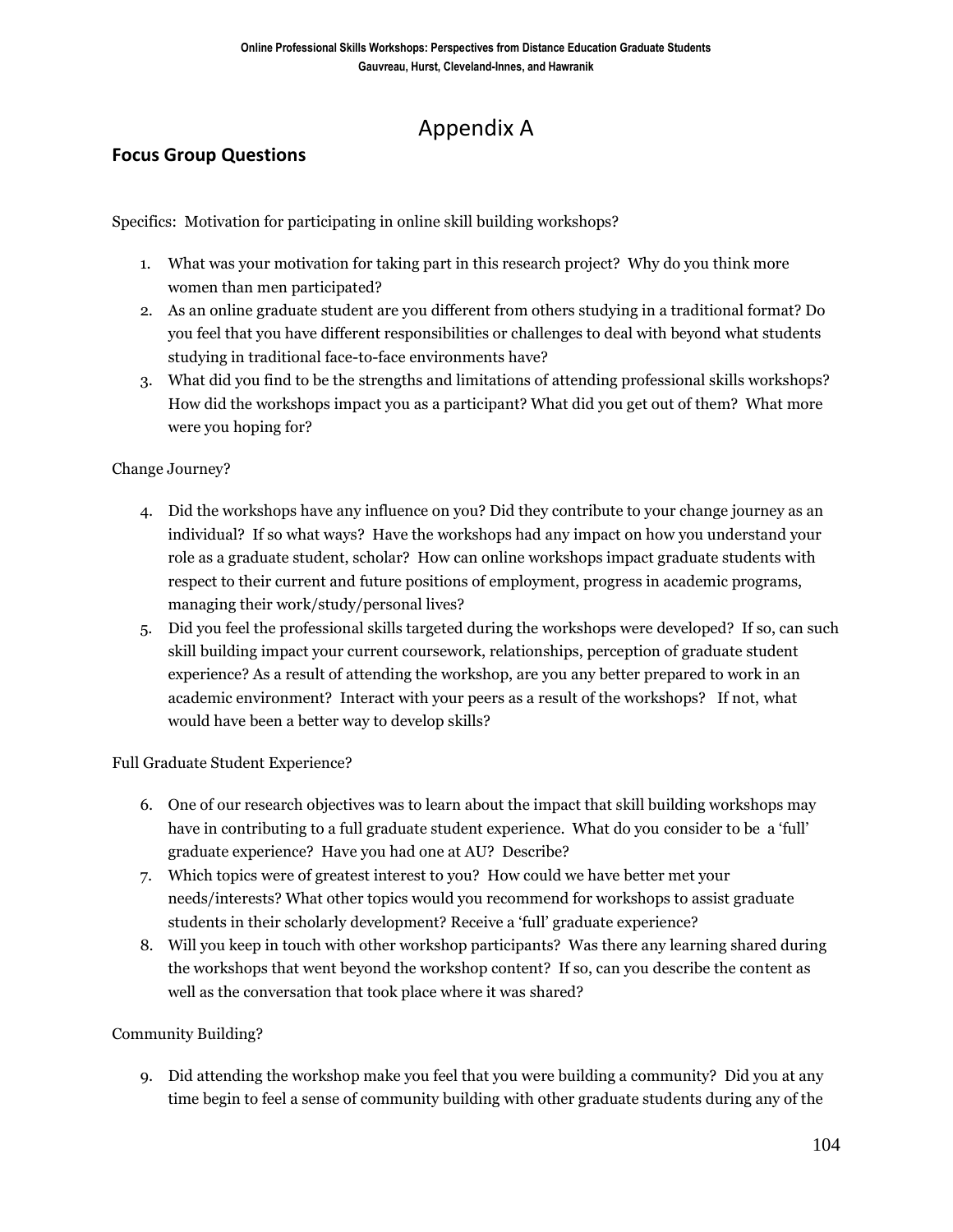workshops? If so, when did this begin to occur for you? If not, what could have assisted with community building? What else could have been done to enhance community building?

10. With respect to the community that was developing as a result of the workshops – did you feel encouraged to share ideas, concerns during the workshop with your peers? Did the learning environment feel safe and encouraging to you? If yes, please describe your experience of it, if no, what could have been done differently? What else can AU do to improve graduate student community?

#### Summary thoughts?

- 11. Would you recommend that your colleagues attend online workshops as part of their educational experience? In what other ways can AU help influence your graduate student experience?
- 12. Do you have any questions for us, or other contributions, thoughts that you wish to make that will help us understand your point of view on this topic?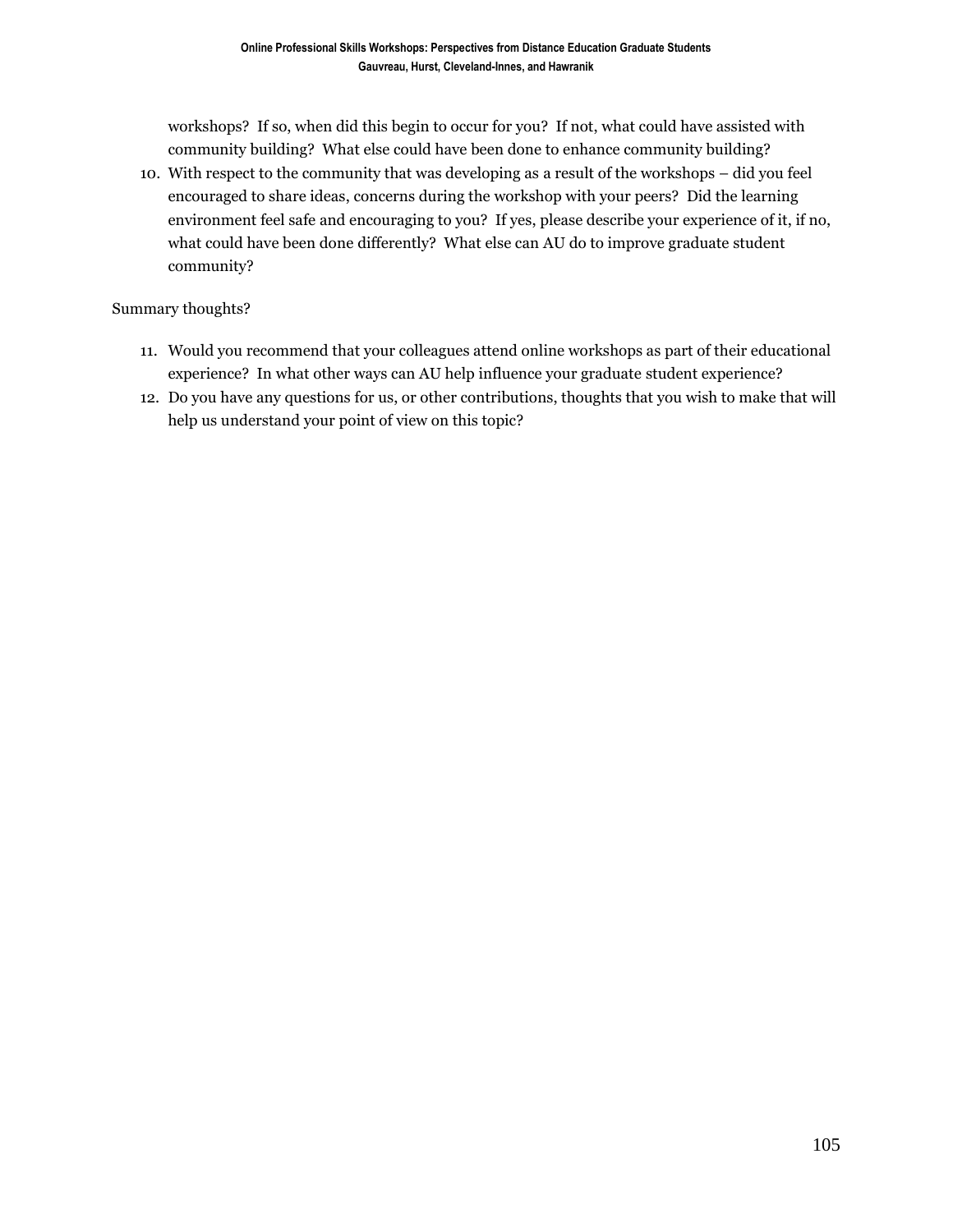## Appendix B

## **Significant Statements from Focus Group**

Table 1

| <b>Significant Statements</b>                                                                                                                                                                                                                                                                                                                                                                                                                             | <b>Formulated Meaning</b>                                                                                                                                           |
|-----------------------------------------------------------------------------------------------------------------------------------------------------------------------------------------------------------------------------------------------------------------------------------------------------------------------------------------------------------------------------------------------------------------------------------------------------------|---------------------------------------------------------------------------------------------------------------------------------------------------------------------|
| I think what helped me in the workshop were the ability to link<br>with other people who were having similar types of experiences<br>along the way, feeling like here I am, what am I doing in this<br>program? And other people expressing those types feelings as<br>well, it certainly took the isolation out of the what I was feeling<br>in the 610 course I was takingSo this workshop came at the<br>right time to help me to connect with others. | Lack of synchronous opportunities in<br>the graduate programming. Students<br>are looking to form relationships with<br>others to share and compare<br>experiences. |
| I agree with the comment about reducing the isolation. It would<br>be nice to have a forum to 'connect' with other students. ie:<br>support, ask questions, etc.                                                                                                                                                                                                                                                                                          | Students experience feelings of<br>isolation and need to combat this with<br>opportunities to connect with others.                                                  |
| I wish the academic writing workshop would have been in<br>more depth -- I felt like some of it was a bit rudimentary -- e.g.<br>paragraph development                                                                                                                                                                                                                                                                                                    | Online graduate students require more<br>advanced material with regards to<br>academic writing skill development.                                                   |
| Yes the workshop had an influence. I feel the writing workshop<br>has provided me with additional skills to write more<br>academically.                                                                                                                                                                                                                                                                                                                   | Providing professional skill<br>development workshops enabled<br>online graduate students to glean<br>various skills.                                               |
| In addition, the meditation workshop has stuck with me in that<br>I try harder to stay within a balanced life.                                                                                                                                                                                                                                                                                                                                            | Online graduate students are taking<br>away valuable skills from the sessions.                                                                                      |
| I liked the opportunity to meet other grad students in other<br>disciplines and areas and see we had similar concerns. It was<br>kind of an intangible, but it was exciting being in a web<br>conference with a range of people doing the same kind of work<br>and imaging being with those people in convocation and things<br>like that.                                                                                                                | Students are expressing their need to<br>meet and converse with others.                                                                                             |
| I don't bump into other grad students "in the halls" I think<br>interactions such as these workshops help me feel part of a grad<br>school culture                                                                                                                                                                                                                                                                                                        | Providing online graduate students a<br>chance to interact with one another<br>has simulated feelings of a full<br>graduate experience.                             |
| I liked being able to break off into smaller groups to work with<br>others during the career planning workshop.                                                                                                                                                                                                                                                                                                                                           | Students enjoy personal interaction<br>with others, especially when learning<br>at a distance can be an isolating<br>experience.                                    |
| I liked meeting students from other programs.                                                                                                                                                                                                                                                                                                                                                                                                             | Online graduates have little<br>opportunity to socialize with others in<br>different programs.                                                                      |
| I like the comment about grad school culture-like hanging<br>around in the campus!                                                                                                                                                                                                                                                                                                                                                                        | Providing online graduate students a<br>chance to interact with one another<br>has simulated feelings of a full<br>graduate experience.                             |
| So for sure, the idea of the workshops at the beginning would                                                                                                                                                                                                                                                                                                                                                                                             | Students expressed the need for such                                                                                                                                |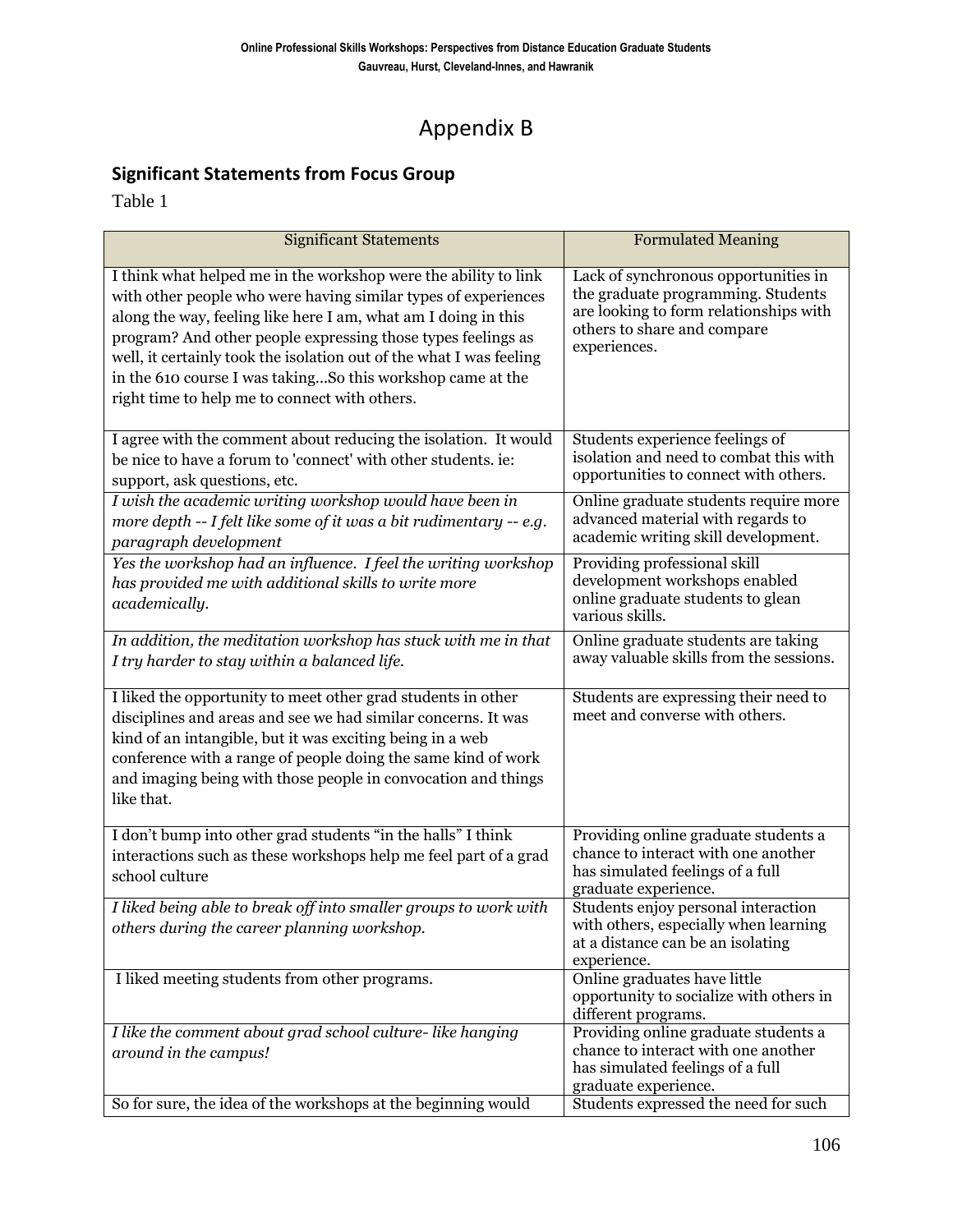| have helped with that and would help people like me, unless I                                                         | skill building workshops to be offered                                          |
|-----------------------------------------------------------------------------------------------------------------------|---------------------------------------------------------------------------------|
| am an anomaly, feel more connected.                                                                                   | at the beginning of their programs to                                           |
|                                                                                                                       | aid in building communities with<br>other students.                             |
| It was as if I was in a "real" classroom which was a nice change                                                      | The social interaction in the                                                   |
| from typing in the forums - bouncing ideas off each other,                                                            | workshops was a major positive for                                              |
| asking questions, and getting feedback right away.                                                                    | many students who study                                                         |
|                                                                                                                       | asynchronously. Students are looking                                            |
|                                                                                                                       | for reinforcement from others.                                                  |
| Another big plus was the real time format vs. asynchronous.                                                           | Students are indicating their                                                   |
|                                                                                                                       | preference for synchronous delivery<br>methods.                                 |
| I also really benefitted from talking to others who have work                                                         | Students are gleaning field related                                             |
| experience in the field and who were able to give some advice                                                         | information from classmates in real                                             |
| in the small group portion of the career workshop.                                                                    | time.                                                                           |
| I thought if I could join the workshop and not feel like I am                                                         | Providing a safe environment for                                                |
| stupid because I don't know how to do some of these things in                                                         | students to explore thoughts and                                                |
| particular ways, I felt the workshops were a very safe place to                                                       | perceptions is key for online                                                   |
| explore some of things that I need to write my thesis.                                                                | workshops.                                                                      |
|                                                                                                                       |                                                                                 |
| The workshops felt very safe, comfortable, and open to discuss                                                        |                                                                                 |
| concerns and ask questions. I only attended 1 of them.                                                                |                                                                                 |
| I feel like I've had the opportunity to work with and learn                                                           | Students are eager to learn from each                                           |
| alongside some very interesting and accomplished students.                                                            | other's practical knowledge and                                                 |
| That's been a great experience.                                                                                       | experiences.                                                                    |
| I learnt something beyond my course work, beyond my courses                                                           | Students acknowledge the importance                                             |
| in the MBA program, beyond hard skillsthings like how to                                                              | of developing competencies outside of                                           |
| think about my personal growth, how to think about the future,                                                        | the academic realm.                                                             |
| things like that. I think it opened my mind to some extent.                                                           |                                                                                 |
|                                                                                                                       |                                                                                 |
| I would say from the first time we were together there was a real                                                     | Students found interaction within the<br>workshops to be a positive experience. |
| connect for me, um, with other people, it was a really positive.                                                      |                                                                                 |
| I am still finding the web environment a little                                                                       | Some students find online learning not<br>as engaging as face-to-face learning. |
| disjointedperhaps it is a learning curve on the technology, but<br>I find it still not as dynamic as f2f interaction. |                                                                                 |
| For me being a part of these workshops made me realize that I                                                         | The workshops aided in facilitating a                                           |
| am part of a bigger part of the community of people with all                                                          | shared sense of community by                                                    |
| kinds of skills and abilities and help that I can access.                                                             | enabling peers to communicate and                                               |
|                                                                                                                       | support one another in distributed                                              |
|                                                                                                                       | space.                                                                          |
| I think I learned more soft skills and the workshops helped my                                                        | Students are able to glean soft skills by<br>attending online workshops.        |
| personal growth.                                                                                                      |                                                                                 |
| Helped me to reorient my writing.                                                                                     | <b>Attending an Academic Writing</b>                                            |
|                                                                                                                       | workshop helped students improve                                                |
| Clarity for me on writing for the program was helpful, my post                                                        | writing skills.                                                                 |
| course marks are up and my time to write the papers is down.                                                          |                                                                                 |
| Better skills and targeting, I think.                                                                                 |                                                                                 |
|                                                                                                                       |                                                                                 |